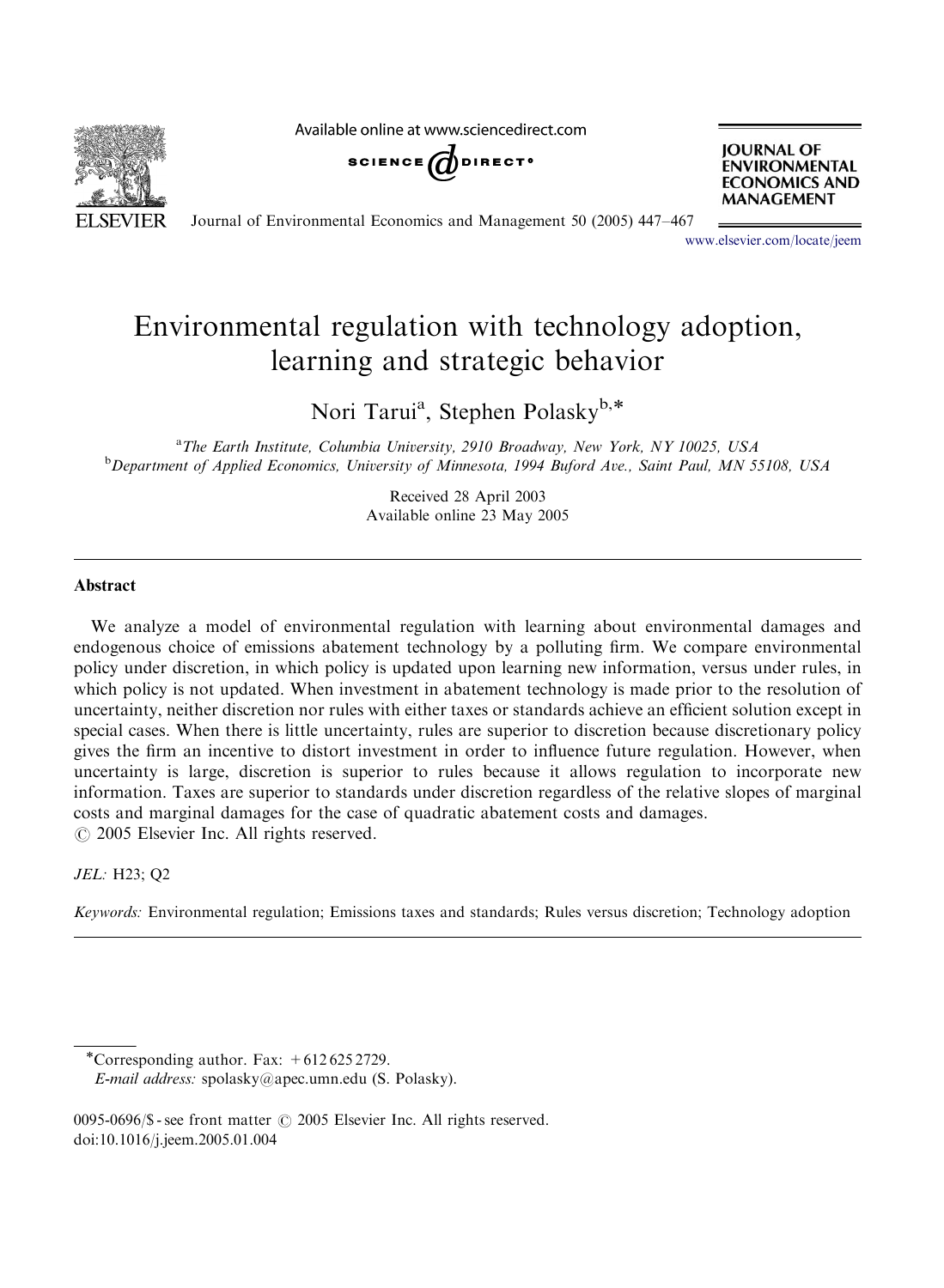## 1. Introduction

Environmental policy issues often have important temporal dimensions as well as significant uncertainty. Environmental regulations are periodically adjusted based on updated understanding or new circumstances. Over time, new scientific findings generate additional information that may cause a change in our understanding of how much damage is likely to be caused by emissions of various pollutants. For example, EPA revised its standard for particulate matter  $(PM_2,5)$  after new scientific evidence linked  $PM_{2.5}$  to serious health problems.<sup>1</sup> Similarly, investment in research and development or investment in new plant and equipment may change how costly it is to abate emissions. Once ARCO showed the feasibility of producing ''reformulated gasoline with fewer smog-forming and toxic ingredients'' in the early 1980s, EPA and the California Air Resources Board "required all oil companies to develop and sell even cleaner gasoline."<sup>2</sup>

Because environmental regulations may be adjusted through time to reflect updated understanding or new circumstances, there may be scope for strategic behavior. On the one hand, a regulator should anticipate how regulations affect not only current emissions levels, but also the effect on investment in R&D or new plant and equipment by regulated firms. In the longrun, the dynamic effects of policy on incentives to innovate may be of greater importance than the static effects of policy on emissions. On the other hand, regulated firms should anticipate how their investment in R&D or new plant and equipment affects not only costs given current regulations, but also how investment might influence future regulation. In other words, a firm may have an incentive to alter investment in a strategic fashion in order to induce favorable shifts in future environmental policy. Such strategic investment can occur when regulated firms are large in the sense of producing a significant share of emissions (e.g., large automobile companies, electric power generators, or oil companies). Such firms regularly lobby governments to influence environmental policy. These firms also have incentives to influence future regulations through their choice of investment strategies. DuPont's successful R&D efforts to find substitutes for chlorofluorocarbons (CFCs) was a major factor in changing the Montreal Protocol from calling for a 50% reduction of CFC production by 1999 to a complete production ban. DuPont profited by shifting demand from CFCs to substitutes where Dupont held patents [\[16\]](#page--1-0).

In this paper, we analyze an environmental regulation game of symmetric but imperfect information between a regulator and a single regulated firm in which there is learning about environmental damages and investment in abatement technology. One question we investigate is whether it is better for a regulator to commit to an emissions policy prior to learning about the environmental damage function and investment decisions by the firm (rules), or whether it is better to adjust policy after learning about the environmental damage function and investment decisions by the firm (discretion). In a game where investment occurs prior to learning about the damage function, the first best solution cannot in general be achieved under either rules or discretion. Rules are not first best because regulation may not reflect actual benefits or costs of abatement after investment and uncertainty about damages is resolved. As in Kydland and

<sup>&</sup>lt;sup>1</sup>Cited from [http://www.epa.gov/ttn/oarpg/t1/fact\\_sheets/pmfdsp\\_fs.pdf,](http://www.epa.gov/ttn/oarpg/t1/fact_sheets/pmfdsp_fs.pdf) "August 2003 Draft Staff Paper for Particulate Matter.'

<sup>&</sup>lt;sup>2</sup>Cited from [http://www.aqmd.gov/monthly/aprilcov.html,](http://www.aqmd.gov/monthly/aprilcov.html) "The Southland's War on Smog: Fifty Years of Progress Toward Clean Air.''